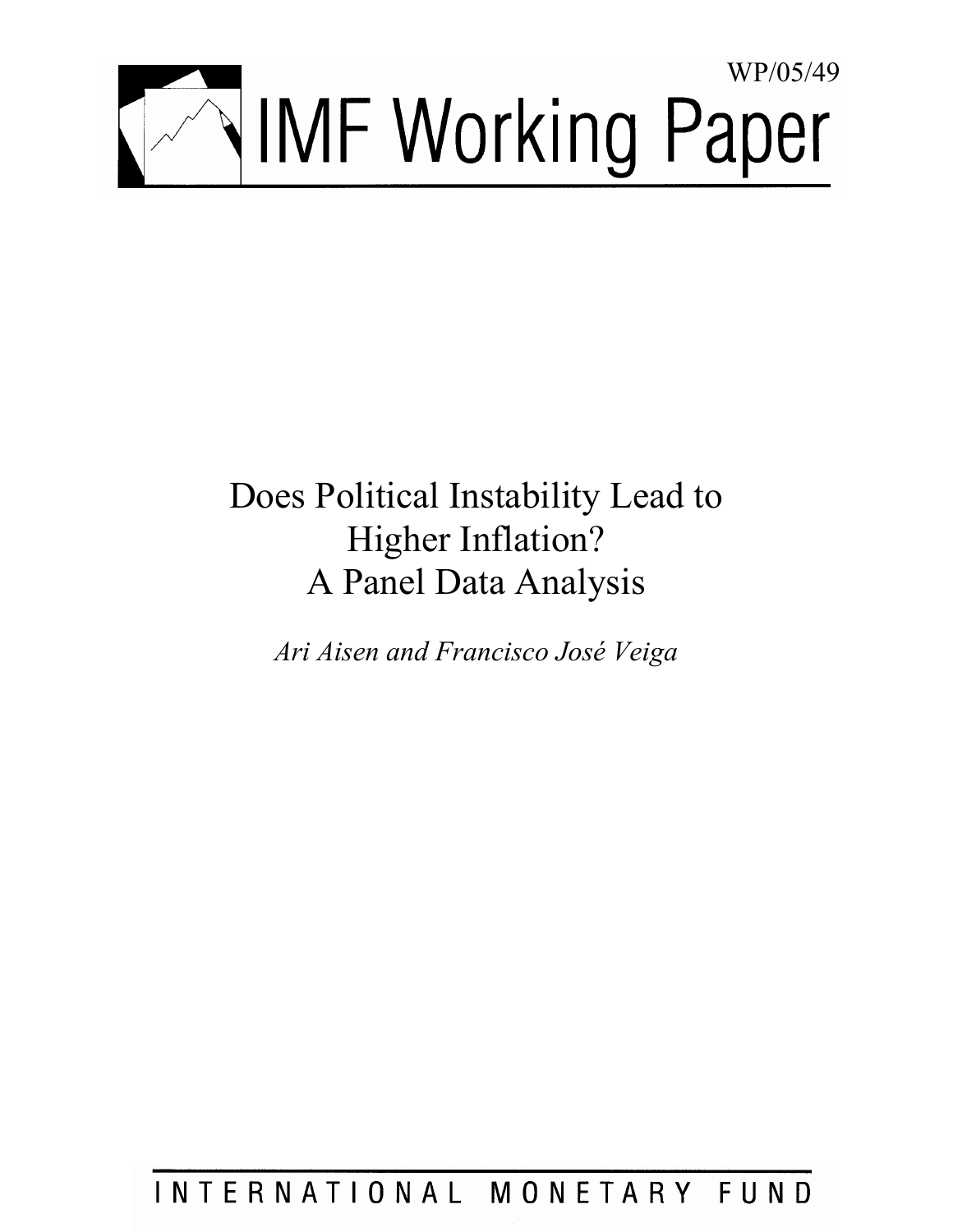© 2005 International Monetary Fund WP/05/49

## **IMF Working Paper**

Monetary and Financial Systems Department

# **Does Political Instability Lead to Higher Inflation? A Panel Data Analysis**

Prepared by Ari Aisen and Francisco José Veiga<sup>1</sup>

Authorized for distribution by David S. Hoelscher

March 2005

**Abstract**

### **This Working Paper should not be reported as representing the views of the IMF.** The views expressed in this Working Paper are those of the author(s) and do not necessarily represent those of the IMF or IMF policy. Working Papers describe research in progress by the author(s) and are published to elicit comments and to further debate.

Economists generally accept the proposition that high inflation rates generate inefficiencies that reduce society's welfare and economic growth. However, determining the causes of the worldwide diversity of inflationary experiences is an important challenge not yet satisfactorily confronted by the profession. Based on a dataset covering around 100 countries for the period 1960–99 and using modern panel data econometric techniques to control for endogeneity, this paper shows that a higher degree of political instability is associated with higher inflation. The paper also draws relevant policy implications for the optimal design of inflation-stabilization programs and of the institutions favorable to price stability.

JEL Classification Numbers: E31, E63

 $\overline{a}$ 

Keywords: Inflation, volatility, political instability, institutions

Author(s) E-Mail Address: aaisen $\omega$  imf.org; fiveiga $\omega$ eeg.uminho.pt

<sup>&</sup>lt;sup>1</sup> The authors wish to thank Carlos Végh, Henry Chappell, and three anonymous referees for very helpful comments. Francisco Veiga also wishes to express his gratitude for the financial support of the Portuguese Foundation for Science and Technology (FCT), under research grant POCTI/32491/ECO/2000 (partially funded by Fondo Europeo de Desarrollo Regional (FEDER)), and acknowledge the research assistance of Helena Fernandes. The corresponding author is Francisco José Veiga, Departamento de Economia, Escola de Economia e Gestão, Universidade do Minho, P-4710-057 Braga, Portugal. Tel.: +351-253604534; Fax: +351-  $253676375$ ; E-mail: fjveiga@eeg.uminho.pt.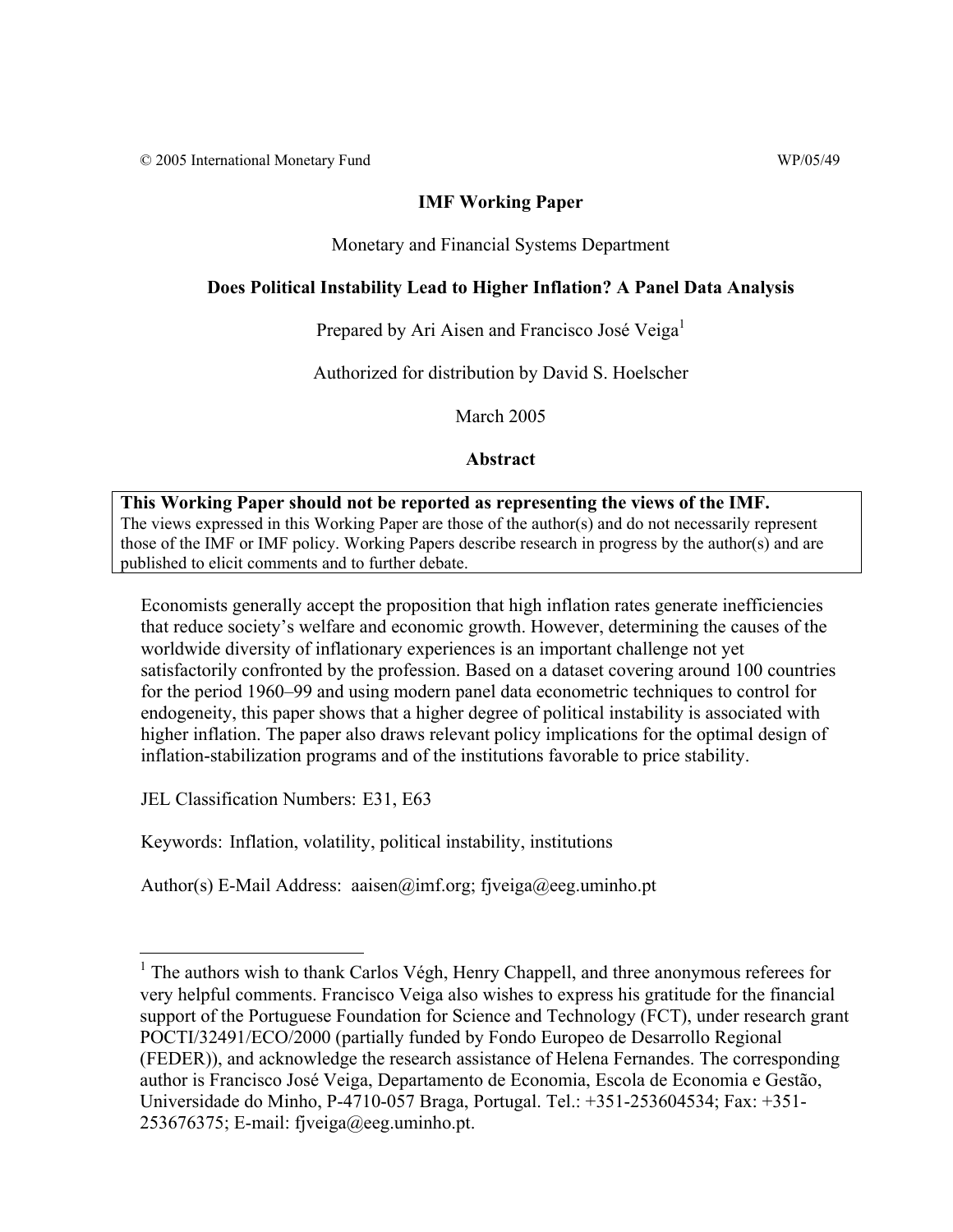| Tables         |  |
|----------------|--|
| $\mathbf{L}$   |  |
| 2.             |  |
| 3 <sub>1</sub> |  |

# Contents

## Page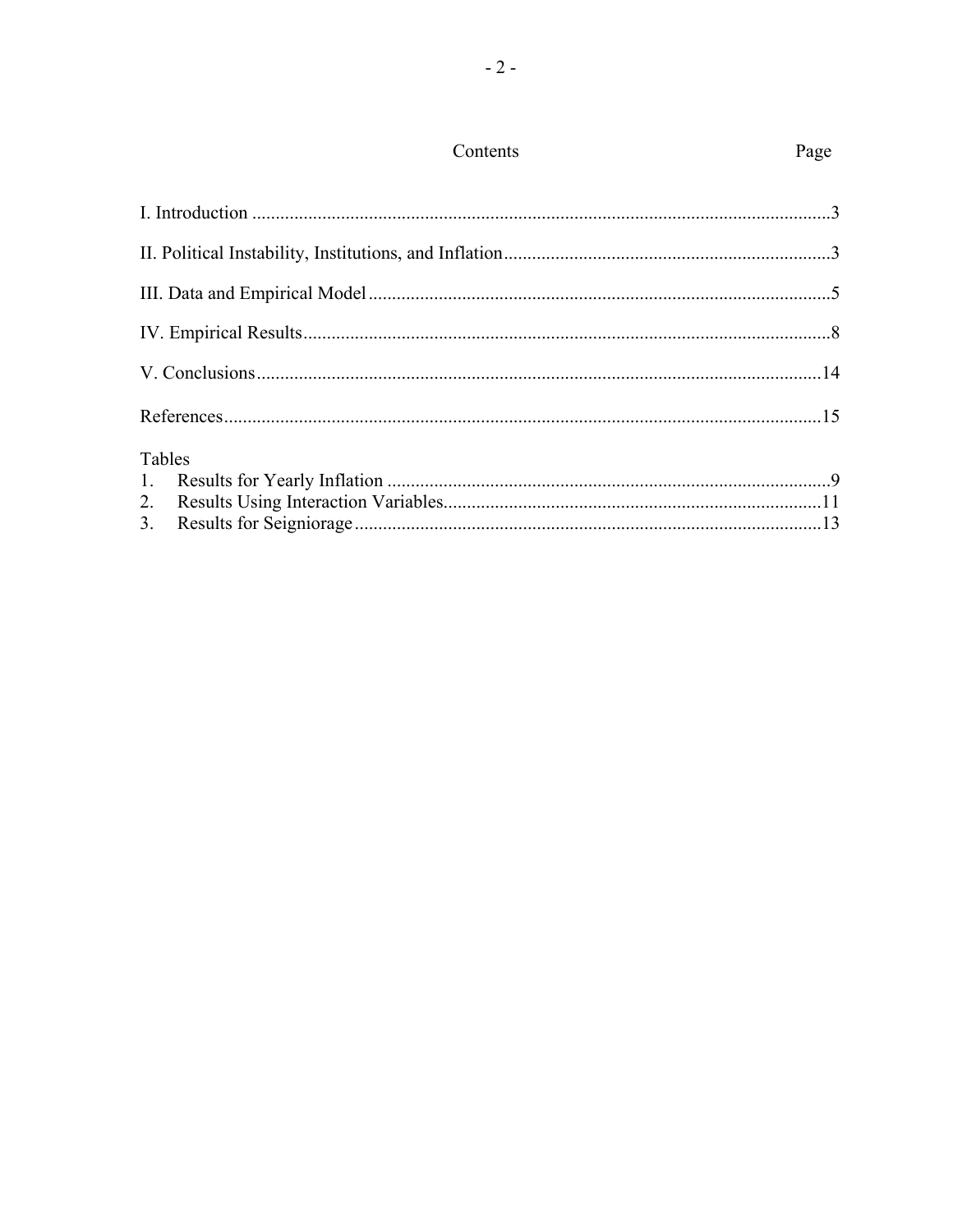#### **I. INTRODUCTION**

The main purpose of this paper is to empirically determine the main causes of the worldwide diversity of inflationary experiences, a challenge not yet satisfactorily confronted by the economics profession for two fundamental reasons. First, empirical models explaining inflation in the literature generally fail to account for inflation inertia and for the endogeneity of important economic and political variables affecting inflation. We use generalized method of moments system (GMM) estimation applied to dynamic panel data to address some of the econometric limitations of the ordinary-least-squares (OLS) models previously used in the literature. Second, several political variables used as explanatory variables in earlier studies were relatively poorer measures of political instability than those available in new datasets, such as the Database of Political Institutions (DPI) and the Cross National Time Series (CNTS) Data Archive. The use of these and other data sources, combined with modern econometric techniques, might provide more accurate estimations of the relationships between inflation levels and political instability.

Relying upon the theoretical literature and using a dataset covering around 100 countries for the period 1960–99, we investigate the main economic and political determinants of inflation. After controlling for the countries' economic structures and for the behavior of economic variables that may influence inflation, we find that political instability leads to higher inflation. Moreover, the impact of political instability on inflation is much stronger for highinflation than for moderate- and low-inflation countries, and also higher for developing countries than for industrial countries. Additionally, we find that institutions such as economic freedom and democracy are also important determinants of inflation. In particular, higher degrees of economic freedom and democracy are associated with lower inflation.

The paper is structured as follows. A survey of the empirical and theoretical literature on the relationship among inflation, political instability, and institutions is presented in Section II. The dataset and the empirical models are described in Section III. Section IV presents the empirical results, and Section V concludes the paper.

#### **II. POLITICAL INSTABILITY, INSTITUTIONS, AND INFLATION**

Most economists acknowledge that differences in monetary and fiscal policies among countries are the main reasons behind the inflation variability they sustain. However, this explanation leads to a much deeper and fundamental question, which is why countries differ on the way they conduct fiscal and monetary policies. One of the many attempts that have been made to answer this question is based on the idea that structural features of a specific economy determine its government's ability to collect taxes. Chelliah, Baas, and Kelly (1975), for example, provide evidence that countries with larger per capita nonexport income, that are more open to trade, and have larger mining sectors, but smaller agricultural sectors, have, on average, a higher "taxable capacity" or ease of collection. This view implies, among other things, that the countries' ability to tax is technologically constrained by their stage of development and by the structure of their economies (e.g., size of the agricultural sector in GDP), and as tax collecting costs are high and tax evasion pervasive,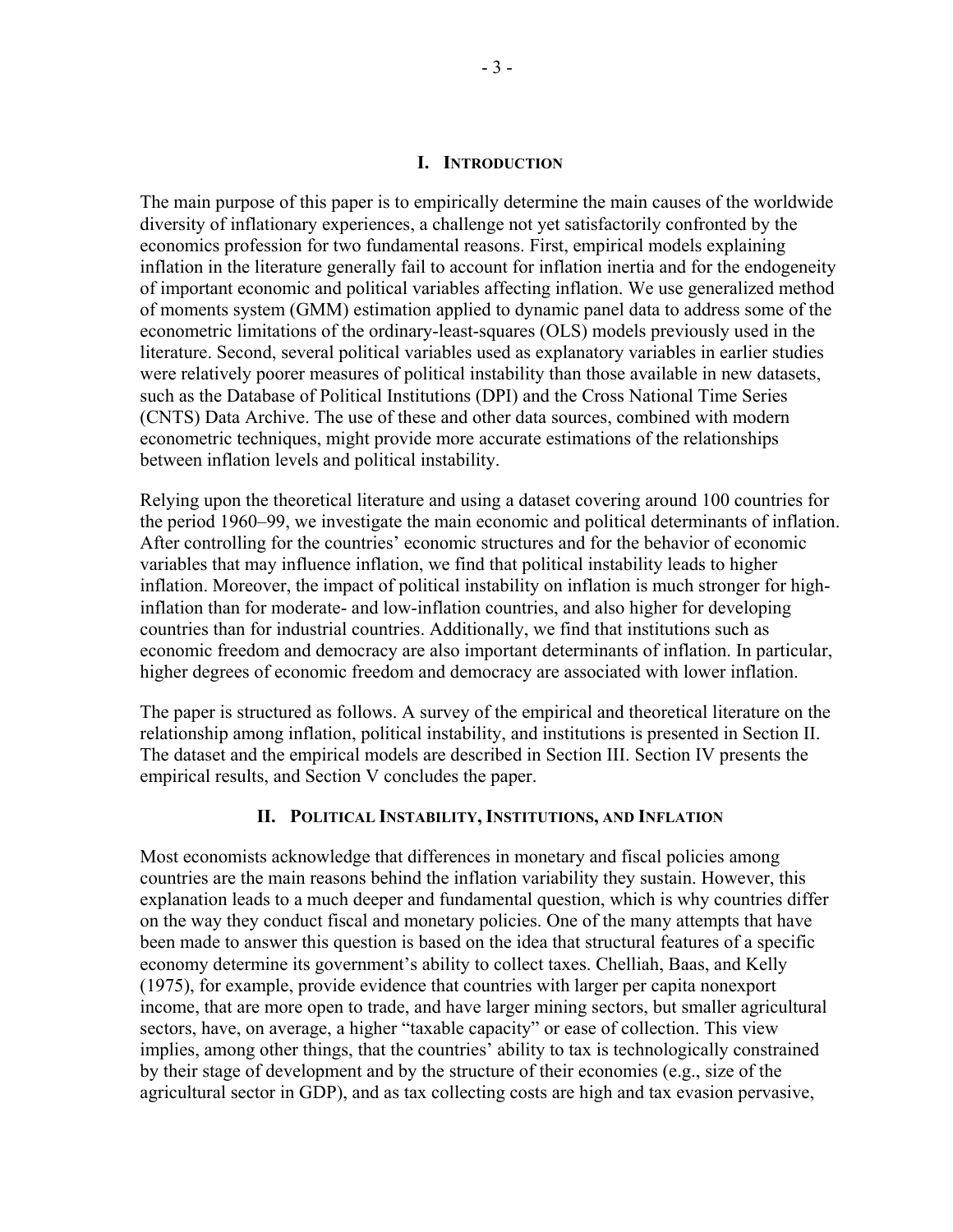countries might use the inflation tax more frequently. One interpretation is that governments in poor countries might find it optimal to rely more heavily on seigniorage instead of output taxes to finance their expenditures. In this connection, the Theory of Optimal Taxation (see Phelps, 1973; Végh, 1989; and Aizenman, 1992), according to which governments optimally equate the marginal cost of the inflation tax with that of output taxes, is consistent with the structural view of the determinants of inflation. Edwards and Tabellini (1991) and Cukierman, Edwards, and Tabellini (1992) fail to find evidence that this theory applies to developing countries. The empirical failure of the Theory of Optimal Taxation motivated the use of theoretical and empirical models focusing on the role played by political and institutional variables.

Cukierman, Edwards, and Tabellini (1992) develop a theoretical model whereby political instability and polarization determine the equilibrium efficiency of the tax system and the resulting combination of tax revenues and seigniorage governments use. They provide evidence to support the model showing that higher degrees of political instability and polarization lead to higher seigniorage revenues. Their measure of political instability is derived from a probit model that attempts to explain the likelihood that an incumbent government would remain in power. In the empirical analysis of Section IV, we employ alternative and more direct measures of political instability affecting seigniorage and inflation; we use variables that count the exact number of government crises or cabinet changes taking place in a particular year. Moreover, whereas they use a dummy variable for democratic regimes, we use the Polity Scale (ranged between -10 and +10) to measure different levels of democracy in different countries.<sup>2</sup>

Why should a greater number of cabinet changes or government crises lead to higher inflation? Frequent cabinet changes and government crises shorten the horizon of the members of government, since they are not certain that they will keep their posts during an entire term. The higher the probability of being replaced, the greater will the importance attributed to short-term objectives be. Therefore, it is difficult to maintain low inflation.

Paldam (1987) studies the relationship between inflation and political instability in eight Latin American countries. He argues theoretically—and examining the data (but without a formal econometric analysis)—that this relationship works both ways. The main connections from inflation to political instability would be related to the costs of inflation and to the

 $\overline{a}$ 

<sup>&</sup>lt;sup>2</sup> Three additional shortcomings of the analysis in Cukierman, Edwards, and Tabellini (1992) are the presence of endogeneity in some explanatory variables, the absence of explanatory variables accounting for inflation inertia, and the use of a cross-sectional dataset using averages from 1971 to 1982 for only 79 countries. We use System-GMM estimation applied to dynamic panel data covering the period 1960–99 with annual data for around 100 countries. This methodology allows us to fully address the above-mentioned shortcomings and to use additional information provided by the changes of the different variables over time to account for the developments in inflation in each country.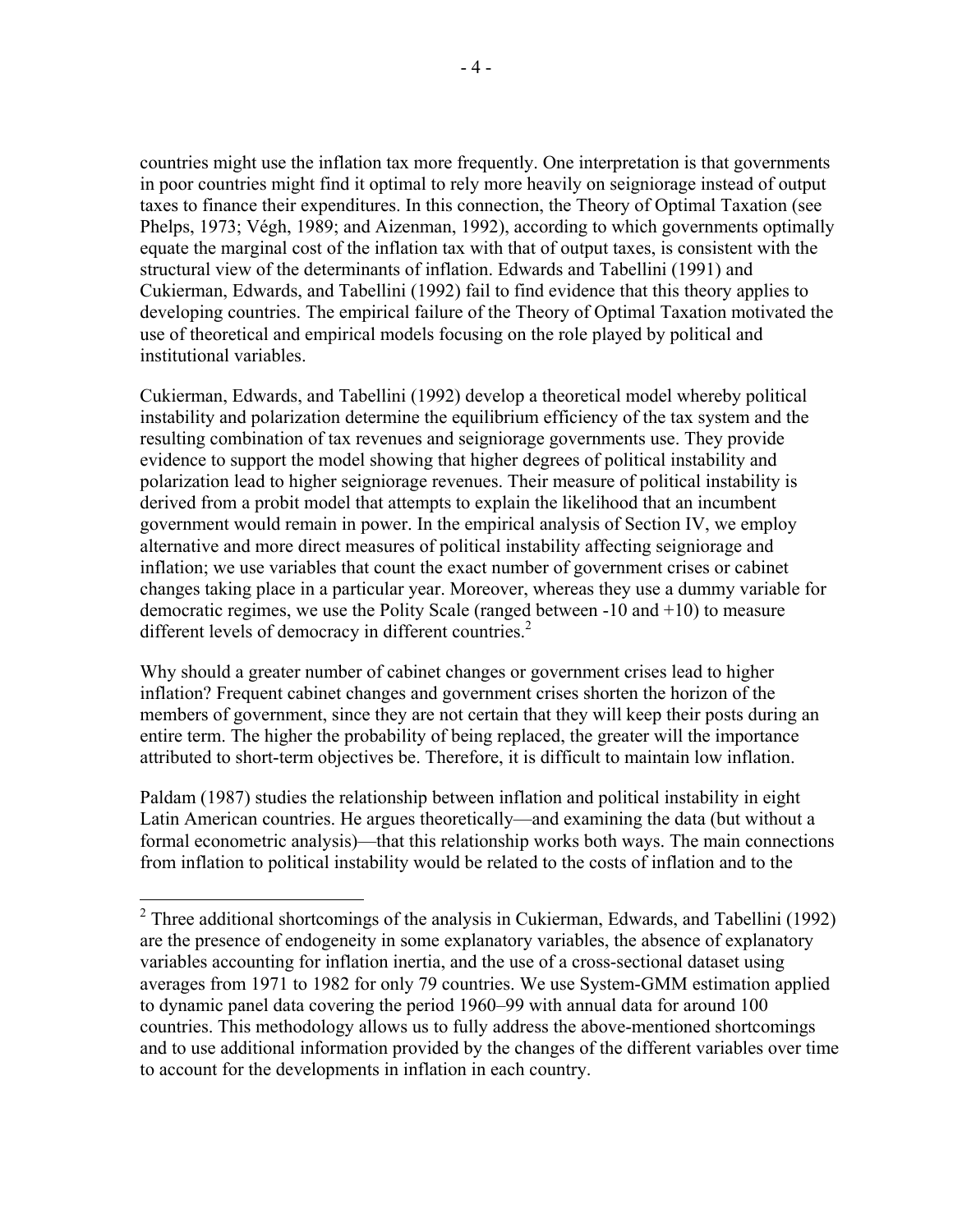responsibility hypothesis, according to which, people hold governments responsible for economic outcomes. The causality from politics to inflation is primarily related to the demand for public expenditures (which weak governments seldom resist) that are then financed by the inflation tax. Later on, when inflation has risen to high levels, it is much harder for a weak and unstable government to resist the political pressures asking for accommodating policies.

Some authors have also stressed the importance of institutions on economic performance. Acemoglu and others (2002) show that institutions are a very important element explaining volatility, crises, and growth, presenting evidence for a large cross-section of countries. They argue that poor macroeconomic performance is explained by weak institutions, such as the lack of a mechanism to ensure adequate contract enforcement and property rights, which, in turn, give rise to bad macroeconomic policies. We think that countries with weaker institutions not only have lower and more volatile growth but may also present higher inflation. In line with Cukierman, Edwards, and Tabellini (1992), we conjecture that economies with weaker institutions might be unable to build efficient tax systems leading them to use seigniorage more frequently as a source of revenue. In the next sections, in addition to the effects of political instability on inflation and seigniorage, we also estimate the effects of institutions such as economic freedom and democracy on those variables.

## **III. DATA AND EMPIRICAL MODEL**

The dataset is composed of annual data on political, institutional, and economic variables for 178 countries,<sup>3</sup> for the years 1960–99. The sources of political and institutional data are the Cross National Time Series Data Archive (CNTS); the Database of Political Institutions (DPI 3.0);<sup>4</sup> the Polity IV dataset;<sup>5</sup> Gwartney and Lawson (2002);<sup>6</sup> and the Freedom House ratings.<sup>7</sup> Economic data was collected from the World Bank's World Development

 $\overline{a}$ 

 $3$  Missing values for some variables reduce the number of countries to at most 97 in the estimations for inflation and to 66 in those for seigniorage.

 $4$  On this database, see Beck and others (2001). Available on the Internet through Philip Keefer's page in the World Bank's site *(<http://www.worldbank.org/research/bios/pkeefer.htm>).* 

<sup>5</sup> Available on the Internet *(<http://www.cidcm.umd.edu/inscr/polity/index.htm>).*

<sup>6</sup> Available on the Internet *([http://www.freetheworld.com/release.htm](http://www.freetheworld.com/release.html)l)*. This report presents data on the index of economic freedom and its components for the years 1970, 1975, 1980, 1985, 1990, 1995, and 2000. In order to avoid a great number of missing values in our sample, straight-line interpolation was used to generate annual data.

<sup>7</sup> Available on the Internet *([http://www.freedomhouse.org/ratings](http://www.freedomhouse.org/ratings/)/).*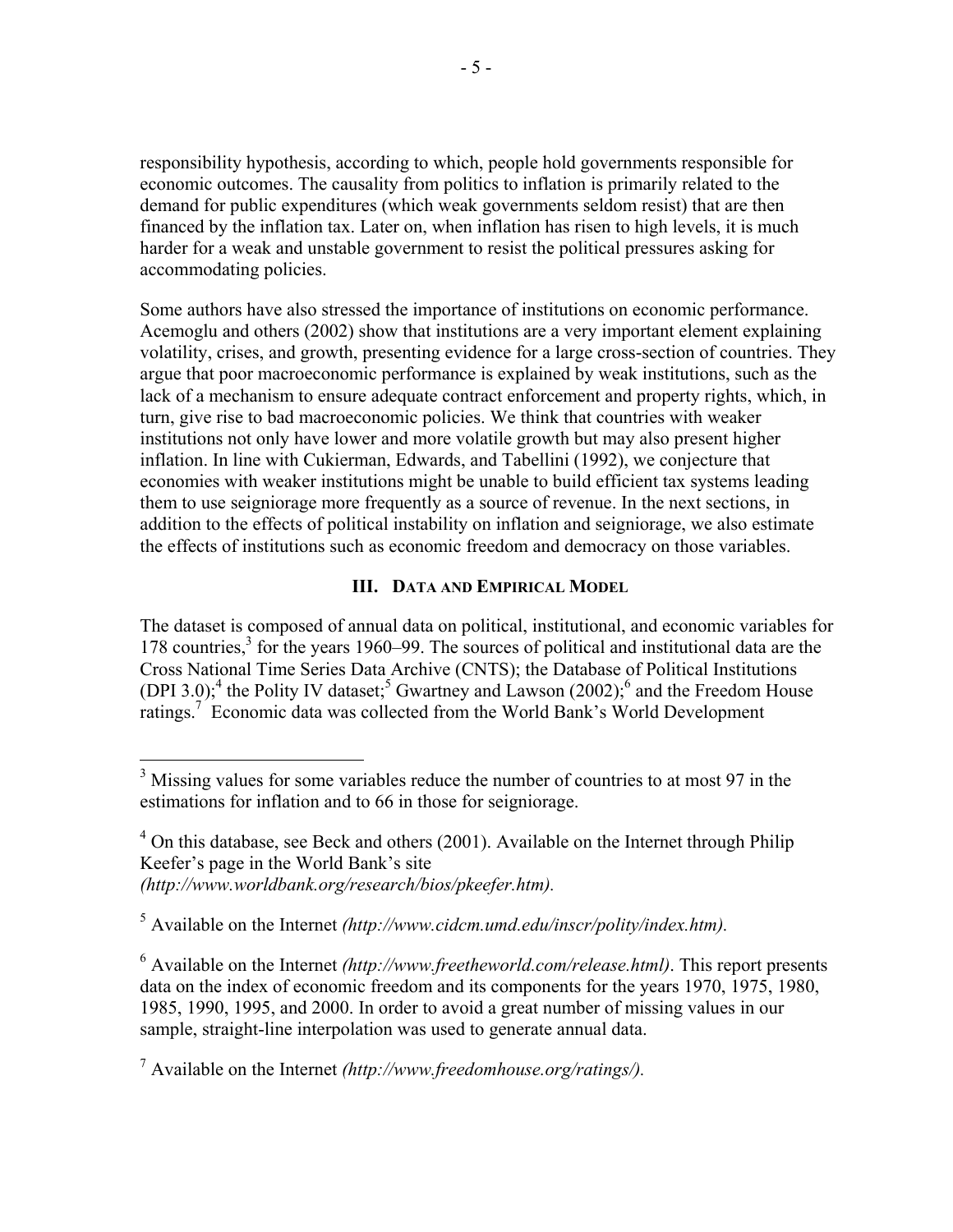Indicators (WDI) and Global Development Network Growth Database  $(GDN)$ ,  $8$  the International Monetary Fund's *International Financial Statistics* (*IFS*), the Penn World Tables (PWT 6.1), and the Organization for Economic Cooperation and Development (OECD) Statistical Compendium.

The objective of our empirical exercise is to investigate the main political, institutional, and economic determinants of inflation across countries and time. This is done estimating dynamic panel data models for annual inflation levels (taken from the *IFS*). Since the level of inflation exhibits very high variability, its logarithm was used as our dependent variable. We hypothesize that it depends on the following explanatory variables:

- lagged logarithm of inflation (*IFS*);
- a set of variables representing political instability and institutions:
	- **government crises** (CNTS), a proxy for political instability, counts the number of rapidly developing situations in a year that threaten to bring the downfall of the present regime, excluding situations of revolt aimed at such overthrow;
	- **cabinet changes** (CNTS) is the other proxy for political instability—it counts the number of times in a year in which a new premier is named and/or 50 percent of the cabinet posts are occupied by new ministers;
	- **index of economic freedom** (Gwartney and Lawson, 2002): higher indexes are associated with smaller governments, stronger legal structure and security of property rights, access to sound money, greater freedom to exchange with foreigners, and more flexible regulations of credit, labor, and business; and
	- **polity scale** (Polity IV): from strongly autocratic (-10) to strongly democratic  $(10);$
- a set of economic structural variables that reflect characteristics of the countries that may affect their capacity to control inflation:
	- **agriculture** (in percent of GDP): share of the value added of agriculture in GDP (WDI); and
	- **trade** (in percent of GDP): openness to trade (WDI); and
- variables accounting for economic performance and external shocks:

 $\overline{a}$ <sup>8</sup> Available on the Internet (<http://www.worldbank.org/research/growth/GDNdata.htm>).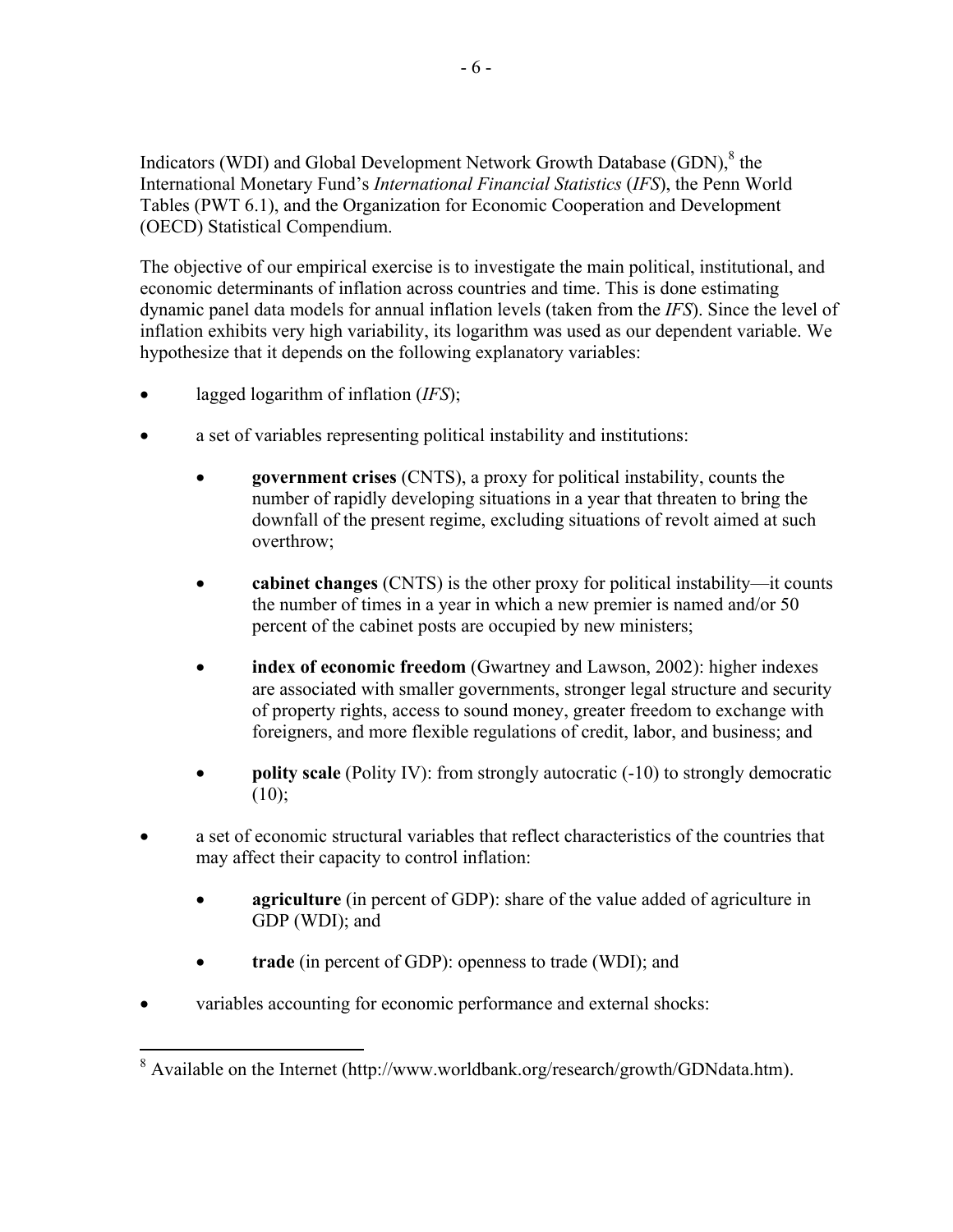- **growth of real GDP per capita** (PWT 6.1);
- **real overvaluation** (GDN): real effective overvaluation of the national currency;
- **growth of oil prices** (OECD): percentage annual change in oil prices; and
- **U.S. treasury bill rate** (*IFS*): proxy for international interest rates.

Although we consider that high inflation results in most cases from high budget deficits that are monetized, we decided not to include money growth and deficits in our baseline model because, as stated in the previous section, we are searching for deeper determinants of inflation.

The empirical model for inflation levels can be summarized as follows:

$$
Inf_{it} = \alpha Inf_{i,t-1} + \mathbf{X}_{i,t}' \mathbf{\beta}_1 + \mathbf{W}_{i,t}' \mathbf{\beta}_2 + \nu_i + \varepsilon_{it} \qquad i = 1,..., N \quad t = 1,..., T_i
$$
 (1)

where *Inf* stands for the inflation level of country *i* at time *t*,  $\alpha$  is a parameter to be estimated, **β**1 and **β**2 are vectors of parameters to be estimated, **X** is a vector of strictly exogenous covariates, **W** is a vector of endogenous covariates, ν are country specific effects, and *ε* is the error term.

Substantial complications arise in the estimation of this model using OLS. In both the fixed and random effects settings, the difficulty is that the lagged dependent variable is correlated with the error term, even if we assume that the disturbances are not themselves autocorrelated. Arellano and Bond (1991) develop a GMM estimator that solves the problems referred to above. First differencing (1) removes ν*i* and produces an equation estimable by instrumental variables:

$$
D. Inf_{it} = \alpha D. Inf_{i,t-1} + D. \mathbf{X}_{i,t}' \mathbf{\beta}_1 + D. \mathbf{W}_{i,t}' \mathbf{\beta}_2 + D. \varepsilon_{it}
$$
 (2)

where D is the first difference operator and the variables and parameters are defined as in (1). The Arellano-Bond dynamic panel-data estimator uses the following instruments: levels of the dependent variable lagged two and more periods; levels of the endogenous variables lagged two and more periods; and the first differences of the strictly exogenous covariates, which are used as their own instruments.

More moment conditions are available if we assume that the explanatory variables are uncorrelated with the individual effects (see Arellano and Bover, 1995). In this case, lagged differences of these variables and of the dependent variable may also be valid instruments for the levels equation. The estimation then combines the set of moment conditions available for the first differenced equations with the additional moment conditions implied for the levels equation. Blundell and Bond (1998) show that this system GMM estimator is preferable to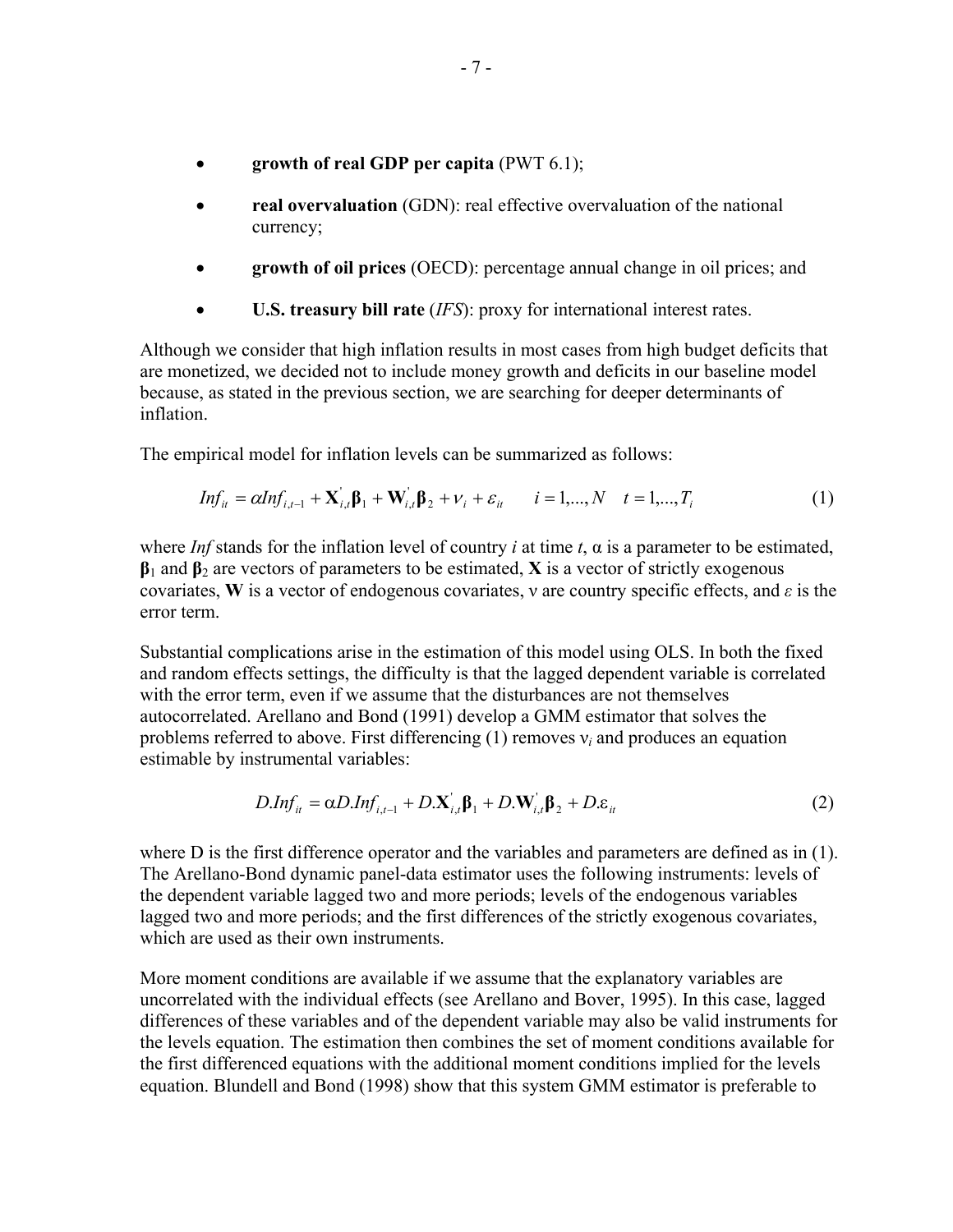that of Arellano and Bond (1991) when the dependent variable and/or the independent variables are persistent.

## **IV. EMPIRICAL RESULTS**

The first empirical exercise consisted in finding the political, institutional, and economic determinants of inflation levels across countries and time. After dealing with annual inflation, we searched for the main determinants of seigniorage, so that our results could be compared more easily with those of Cukierman, Edwards, and Tabellini (1992).

The estimation results of the model described in the previous section using the method system-GMM for linear dynamic panel data models are shown in Table 1. The dependent variable is the first difference (D1) of Log (*Inflation*) and the explanatory variables are in first differences as well. Each estimated coefficient indicates the percentage change in the inflation rate that results from one unit change in the respective explanatory variable.<sup>9</sup>

All explanatory variables described in the previous section were included in the estimation reported in Column 1. Considering that the high correlation of the index of economic freedom with the polity scale, agriculture (in percent of GDP), and trade (in percent of  $GDP$ ,<sup>10</sup> may lead to problems of collinearity between independent variables, that index was not included in the model of Column 2.<sup>11</sup> Since agriculture (in percent of GDP) was not statistically significant, it was not included in the estimation reported in Column 3. The number of cabinet changes that occur within a year was used in the model of Column 4 instead of government crises. Finally, Column 5 reports the results of the estimation of the model of Column 3 only for developing countries.

The results reported in Table 1 confirm the hypothesis that political instability leads to higher inflation, and show that the effects are sizeable: an additional government crisis increases the

<sup>&</sup>lt;sup>9</sup> Since cabinet changes, government crises, growth of real GDP per capita, and real overvaluation can be affected by inflation, they were treated as endogenous. As done for lagged inflation, their lagged values two and three periods were used as instruments in the first difference equations and their once lagged first differences were used as instruments in the levels equation.

 $10$  These correlations are, respectively, 51 percent, -56 percent, and 40 percent. The complete correlation matrix is available from the authors upon request.

<sup>&</sup>lt;sup>11</sup> Several changes in results occur: government crises becomes more significant; the polity scale changes sign and becomes statistically significant; agriculture (in percent of GDP) changes sign; trade (in percent of GDP) becomes statistically significant; and the U.S. treasury bill rate, becomes more significant.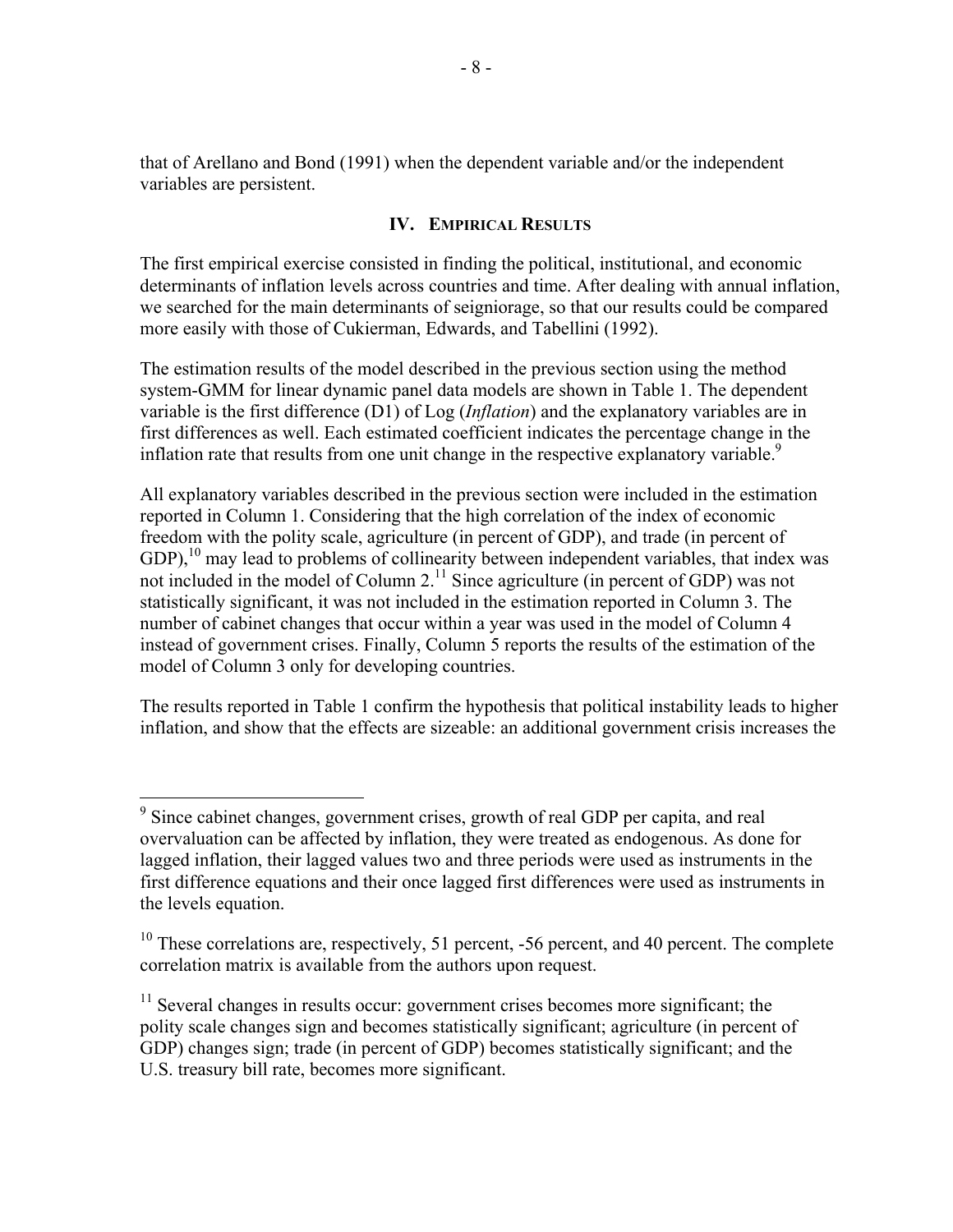|                                 |                |            | Developing     |            |            |            |
|---------------------------------|----------------|------------|----------------|------------|------------|------------|
|                                 |                |            | All Countries  |            |            | Countries  |
| Log (Inflation)                 | D1 2/          | 1          | $\overline{2}$ | 3          | 4          | 5          |
|                                 |                |            |                |            |            |            |
| Log (Inflation)                 | LD1            | 0.644      | 0.653          | 0.672      | 0.711      | 0.639      |
|                                 |                | (16.7)a    | (18.8)a        | (20.9)a    | (23.9)a    | (16.4)a    |
| Government crises               | D1             | 0.139      | 0.247          | 0.161      |            | 0.202      |
|                                 |                | (1.85)c    | (2.33)b        | $(2.46)$ b |            | $(2.34)$ b |
| Cabinet changes                 | D1             |            |                |            | 0.091      |            |
|                                 |                |            |                |            | (1.98)c    |            |
| Index of economic freedom       | D1             | $-0.249$   |                |            |            |            |
|                                 |                | $(-6.18)a$ |                |            |            |            |
| Polity scale                    | D1             | 0.002      | $-0.008$       | $-0.007$   | $-0.005$   | 0.005      |
|                                 |                | $-0.58$    | $(-2.96)a$     | $(-2.36)b$ | $(-2.27)b$ | $-1.34$    |
| Agriculture (in percent of GDP) | D <sub>1</sub> | $-0.003$   | 0.001          |            |            |            |
|                                 |                | $(-0.94)$  | $-0.58$        |            |            |            |
| Trade (in percent of GDP)       | D <sub>1</sub> | $-0.00004$ | $-0.001$       | $-0.001$   | $-0.001$   | $-0.002$   |
|                                 |                | $(-0.07)$  | $(-2.26)b$     | $(-2.71)a$ | $(-3.40)$  | $(-2.73)a$ |
| Growth of real GDP per capita   | D1             | $-0.022$   | $-0.037$       | $-0.033$   | $-0.02$    | $-0.032$   |
|                                 |                | $(-3.22)a$ | $(-4.78)a$     | $(-4.92)a$ | $(-3.80)a$ | $(-4.61)a$ |
| Real overvaluation              | D <sub>1</sub> | $-0.002$   | $-0.002$       | $-0.002$   | $-0.002$   | $-0.001$   |
|                                 |                | $(-2.41)$  | $(-1.93)c$     | $(-2.21)$  | $(-2.52)a$ | $(-1.53)$  |
| Growth of oil prices            | D1             | 0.004      | 0.004          | 0.004      | 0.004      | 0.003      |
|                                 |                | (6.03)a    | (6.05)a        | (6.59)a    | (6.64)a    | (4.17)a    |
| U.S. treasury bill rate         | D1             | 0.016      | 0.033          | 0.034      | 0.028      | 0.038      |
|                                 |                | $(2.39)$ b | (4.78)a        | (5.62)a    | (4.80)a    | (4.00)a    |
| <b>Number of observations</b>   |                | 1,703      | 2,225          | 2,629      | 2,630      | 1,877      |
| <b>Number of countries</b>      |                | 89         | 95             | 97         | 97         | 75         |

Table 1. Results for Yearly Inflation 1/

Source: System-GMM estimations for dynamic panel-data models (using Stata 8.2).

 Notes: (i) Two-step results using robust standard errors corrected for finite samples (using Windmeijer's, 2000, correction); (ii) Sargan tests never reject the validity of the over-identifying restrictions; and (iii) significance level at which the null hypothesis is rejected: a=1 percent; b=5 percent, and c=10 percent.

 1/ Columns 1 to 4 report the results of estimations performed for the full sample, while Column 5 reports the results obtained when using a sample including only developing countries; t-statistics are in parenthesis.

2/ D1 stands for first difference and LD1 for one-time lagged first difference.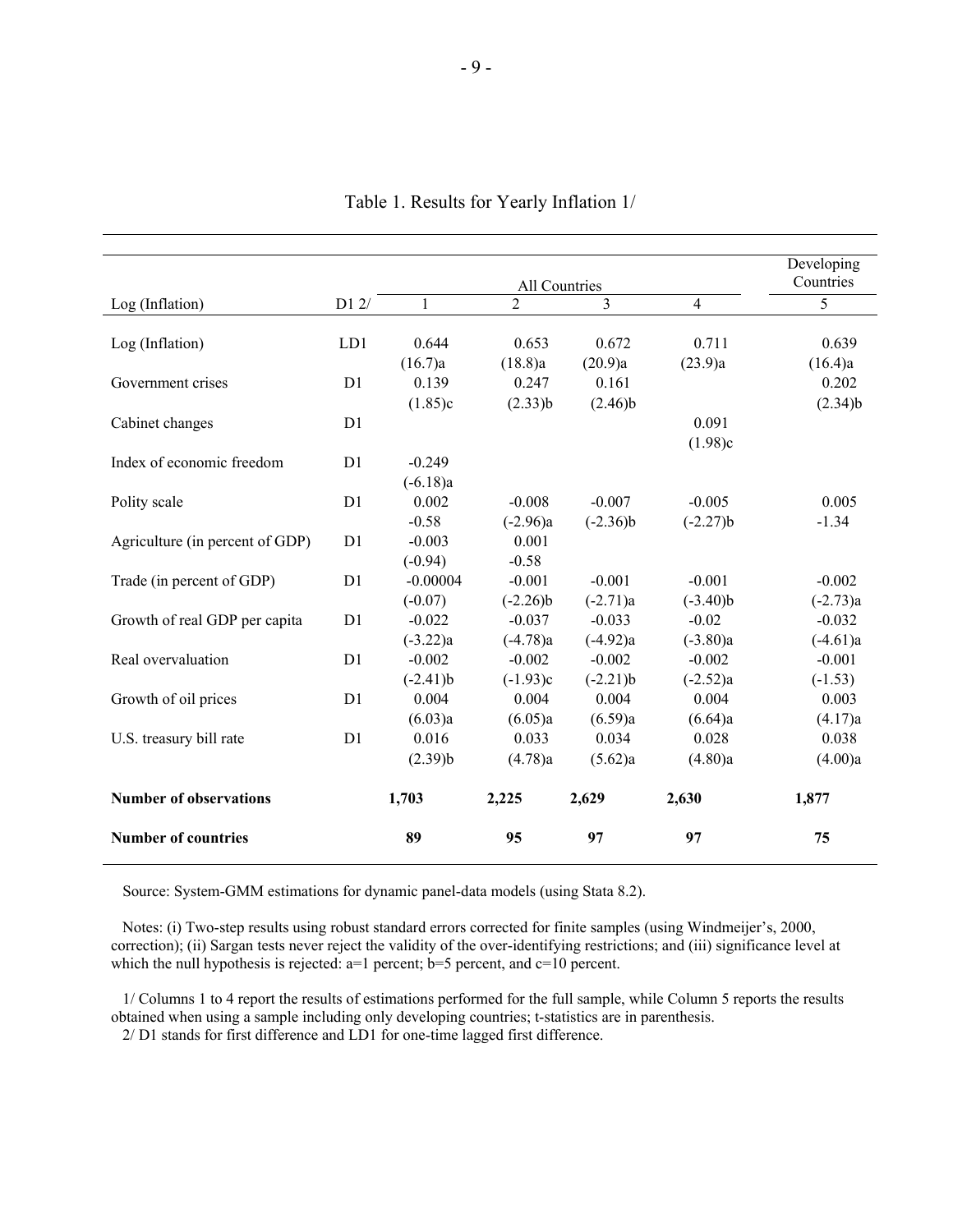inflation rate by 16.1 percent (Column 3),<sup>12</sup> and a cabinet change leads to an increase of 9.1 percent (Column 4). The effect of a government crisis is even higher when only developing countries are considered (increases inflation by 20.2 percent, Column 5). Economic freedom also has important effects on inflation: a move of one point up the scale (towards greater freedom) reduces the inflation rate by roughly 25 percent (Column 1). Democracy has a small impact on inflation, as an additional point in the polity scale reduces the inflation rate by only 0.5 percent to 0.7 percent (Columns 3 and 4), and this variable is not statistically significant when only developing countries are considered (Column 5). Concerning the economic variables, trade (in percent of GDP), real overvaluation, and the growth of oil prices have relatively small impacts on inflation rates. Nevertheless, they have the expected signs: greater openness to trade and real overvaluation of the currency decrease inflation, while higher oil prices increase it. The marginal effects of the growth of real GDP per capita and of the U.S. Treasury Bill rate are higher: when the treasury bill rate goes up by one percentage point, the inflation rate increases by roughly 3 percent; and when the growth rate of real GDP per capita is one point higher, inflation decreases by at least  $2$  percent.<sup>13</sup>

Columns 1 and 3 of Table 2 show the results of estimations in which government crises and cabinet changes are interacted with dummy variables accounting for inflation below and above 50 percent. The interactions with inflation below 50 percent are not statistically significant, while those with inflation  $\geq$ 50 are highly statistically significant and have positive signs.<sup>14</sup> It is also worth noting that the estimated coefficients for these interactions

 $\overline{a}$  $12$  Thus, if the inflation rate is at its sample mean of 51.98 percent, a government crisis will push it to 60.35 percent, that is, the inflation rate will increase by 8.37 percentage points.

 $13$  A series of robustness tests not shown here were also performed. These consisted in adding more variables to the model of Column 3 of Table 1 or in replacing some variables for reasonable alternatives. We found that the following changes lead to lower inflation: greater executive constraints, more political rights, and more civil liberties (when each of these variables replaces the polity scale); and higher real GDP growth (when used instead of growth of real GDP per capita). Proxies for ideological polarization, urbanization, currency inside banks, GDP growth of main trading partners, the exchange rate regime, and central bank independence, were not statistically significant. We also estimated models in which a dummy variable for each year/decade or region was included in order to control for timespecific or region specific effects. Then, we performed estimations for alternative samples: first, excluding extreme values of inflation (annual rates above 1000 percent); and, then, excluding Latin America. Results (available from the authors upon request) were very similar to those shown in Table 1.

 $14$  Similar results are obtained when the Index of Political Cohesion (DPI, variable Ipcoh), or the fractionalization ratio (DPI, variable Frac) are used instead of government crises or cabinet changes.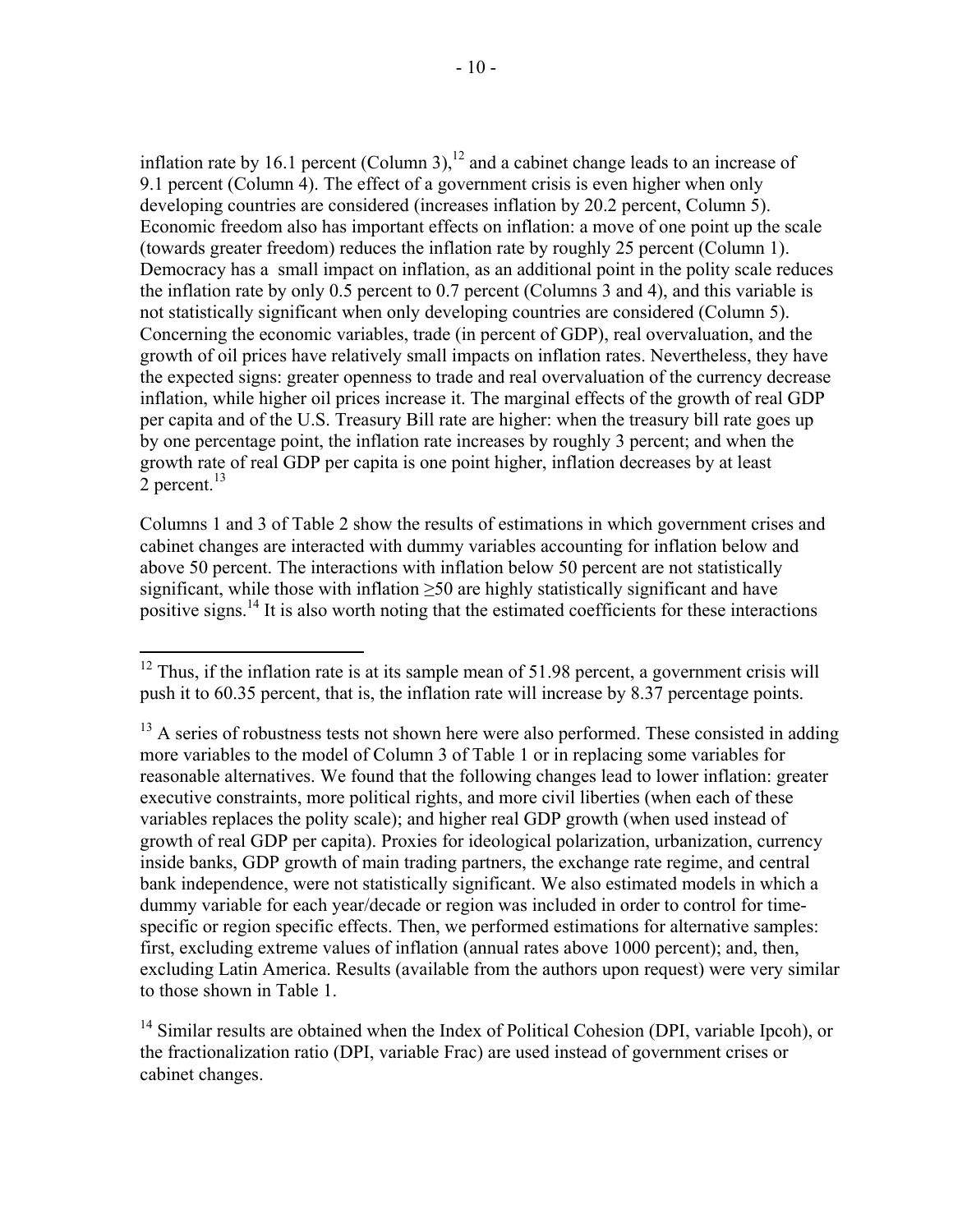|                                               |                 | Logarithm of Inflation               |                                      |                                      |                                      | $Log(M2$ growth)                    |
|-----------------------------------------------|-----------------|--------------------------------------|--------------------------------------|--------------------------------------|--------------------------------------|-------------------------------------|
|                                               | D12/            | 1                                    | $\mathfrak{D}$                       | 3                                    | $\overline{4}$                       | 5                                   |
| Log (inflation)                               | LD1             | 0.676<br>(21.8)a                     | 0.677<br>(22.9)a                     | 0.626<br>(21.1)a                     | 0.669<br>(19.9)a                     |                                     |
| Log (M2 growth)                               | LD1             |                                      |                                      |                                      |                                      | 0.566                               |
| $Log(M2$ growth)                              | LD <sub>2</sub> |                                      |                                      |                                      |                                      | (12.2)a<br>0.151<br>(4.48)a         |
| (inflation<br>Government<br>crises<br>$\,<$   | D1              | 0.033<br>$-0.58$                     |                                      |                                      |                                      | $-0.101$<br>$(-1.40)$               |
| (inflation<br>crises<br>Government<br>$\geq$  | D <sub>1</sub>  | 0.845<br>(6.00)a                     |                                      |                                      |                                      | 0.662<br>(3.48)a                    |
| Government crises industrial countries        | D1              |                                      | 0.046<br>$-0.5$                      |                                      |                                      |                                     |
| Government crises developing countries        | D1              |                                      | 0.195<br>(2.49)a                     |                                      |                                      |                                     |
| Cabinet changes (inflation $\leq 50$ percent) | D1              |                                      |                                      | $-0.074$<br>$(-0.97)$                |                                      |                                     |
| Cabinet changes (inflation $\geq 50$ percent) | D1              |                                      |                                      | 0.973<br>(5.74)a                     |                                      |                                     |
| Cabinet changes industrial countries          | D <sub>1</sub>  |                                      |                                      |                                      | $-0.101$                             |                                     |
| Cabinet changes developing countries          | D1              |                                      |                                      |                                      | $(-0.83)$<br>0.176<br>(1.90)c        |                                     |
| Polity scale                                  | D1              | $-0.007$                             | $-0.006$                             | $-0.007$                             | $-0.003$                             | $-0.004$                            |
| Trade (in percent of GDP)                     | D1              | $(-2.78)a$<br>$-0.001$               | $(-2.13)b$<br>$-0.001$               | $(-2.56)b$<br>$-0.001$               | $(-1.04)$<br>$-0.002$                | $(-1.67)c$<br>$-0.0004$             |
| Growth of real GDP per capita                 | D1              | $(-2.64)a$<br>$-0.031$               | $(-2.67)a$<br>$-0.03$                | $(-3.00)a$<br>$-0.025$               | $(-3.64)a$<br>$-0.024$               | $(-1.20)$<br>$-0.007$               |
| Real overvaluation                            | D1              | $(-4.84)a$<br>$-0.002$<br>$(-2.28)a$ | $(-4.90)a$<br>$-0.002$<br>$(-2.14)b$ | $(-3.79)a$<br>$-0.002$<br>$(-3.05)a$ | $(-3.47)a$<br>$-0.003$<br>$(-3.00)a$ | $(-0.74)$<br>$-0.0001$<br>$(-0.29)$ |
| Growth of oil prices                          | D <sub>1</sub>  | 0.004                                | 0.004                                | 0.004                                | 0.004                                | 0.002                               |
| U.S. treasury bill rate                       | D <sub>1</sub>  | (6.76)a<br>0.032<br>(5.73)a          | (6.55)a<br>0.034<br>(5.75)a          | (7.11)a<br>0.036<br>(6.45)a          | (6.79)a<br>0.035<br>(5.26)a          | (1.83)c<br>0.006<br>$-0.92$         |
| <b>Number of observations</b>                 |                 | 2,629                                | 2,629                                | 2.630                                | 2.630                                | 2,630                               |
| <b>Number of countries</b>                    |                 | 97                                   | 97                                   | 97                                   | 97                                   | 97                                  |

## Table 2. Results Using Interaction Variables 1/

Source: System-GMM estimations for dynamic panel-data models (using Stata 8.2).

 Notes: (i) Two-step results using robust standard errors corrected for finite samples (using Windmeijer's, 2000, correction); (ii) Sargan tests never reject the validity of the over-identifying restrictions; and (iii) significance level at which the null hypothesis is rejected: a=1 percent; b=5 percent, and c=10 percent.

 1/ Columns 1 to 4 report the results of estimations performed for the full sample, while Column 5 reports the results obtained when using a sample including only developing countries; t-statistics are in parenthesis.

2/ D1 stands for first difference and LD1 for one-time lagged first difference.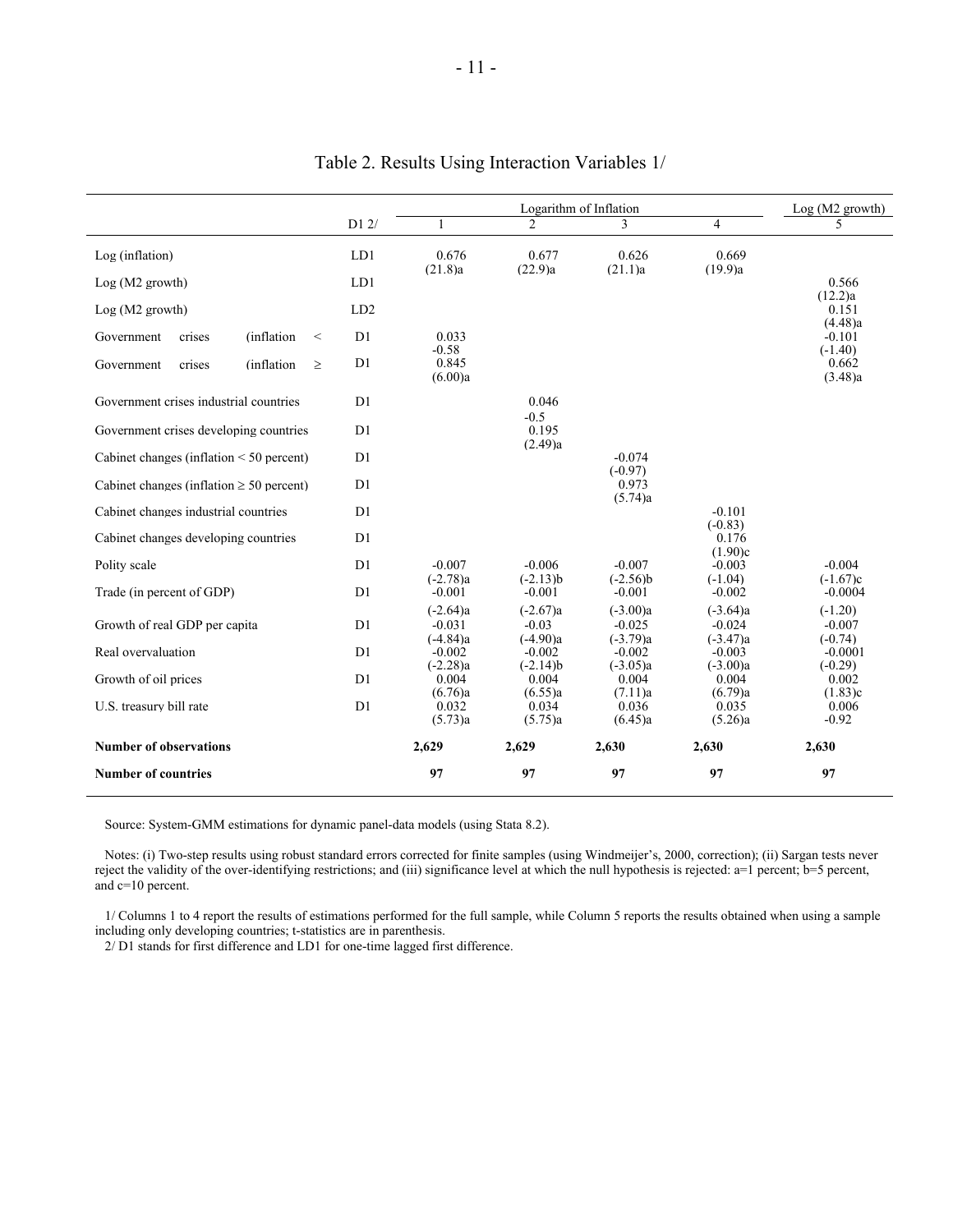are much higher than those found in Table 1: when the inflation rate is high or very high, an additional government crisis increases it by 84.5 percent (see Column 1), and an additional cabinet change increases it by 97.3 percent (see Column 3). Thus, the effect of political instability on inflation is much stronger in situations of high or very high inflation than for the entire sample. The same applies to the growth rate of M2, which was used instead of inflation in the model of Column 5.

In Columns 2 and 4, respectively, government crises and cabinet changes were interacted with dummy variables representing industrial and developing countries. Results are in line with the ones described above. The interactions with industrial countries are not statistically significant while those with developing countries are. Thus, the positive relationship between political instability and inflation found in Table 1 is true essentially for developing  $\frac{1}{2}$  countries.<sup>15</sup>

Excessive money growth leading to high inflation is generally caused by attempts to extract large seigniorage revenues. According to Cukierman, Edwards, and Tabellini (1992) countries with a more unstable and polarized political system will have more inefficient tax structures and, thus, will rely more heavily on seigniorage. We test the hypothesis that greater political instability increases seigniorage in the estimations whose results are reported in Table 3. In order to make our results more easily comparable to those of Cukierman, Edwards, and Tabellini (1992), we also define seigniorage as the ratio of the change in reserve money (*IFS*, line 14) to total government revenues (*IFS*, line 81).<sup>16</sup> The explanatory variables are those used in the estimations for inflation. Since the first lag of seigniorage is not statistically significant when included, we have a static panel data model that can be estimated by the within groups (fixed effects) estimator without incurring in problems of inconsistency.<sup>17</sup> In order to account for the possible endogeneity of cabinet changes, government crises, growth of real GDP per capita, and real overvaluation, these variables were lagged one period.

1

<sup>&</sup>lt;sup>15</sup> We also investigated the main determinants of inflation volatility in a series of estimations whose results are not shown here, but are available from the authors upon request. We performed several within groups (fixed effects) estimations for a panel of the logarithm of standard deviations of inflation for three-year periods. The main findings were that inflation becomes more volatile at higher levels and that greater political instability, less economic freedom, greater ideological polarization, and greater fragmentation of the parties' shares in parliament lead to higher inflation volatility.

<sup>&</sup>lt;sup>16</sup> Results are practically the same when we define seigniorage as the ratio of the change in reserve money (*IFS*, line 14) to nominal GDP (*IFS*, line 99b). Results are available from the authors upon request.

 $17$  Hausmann tests indicate that the fixed effects specification is preferable to a random effects model and to a simple OLS model.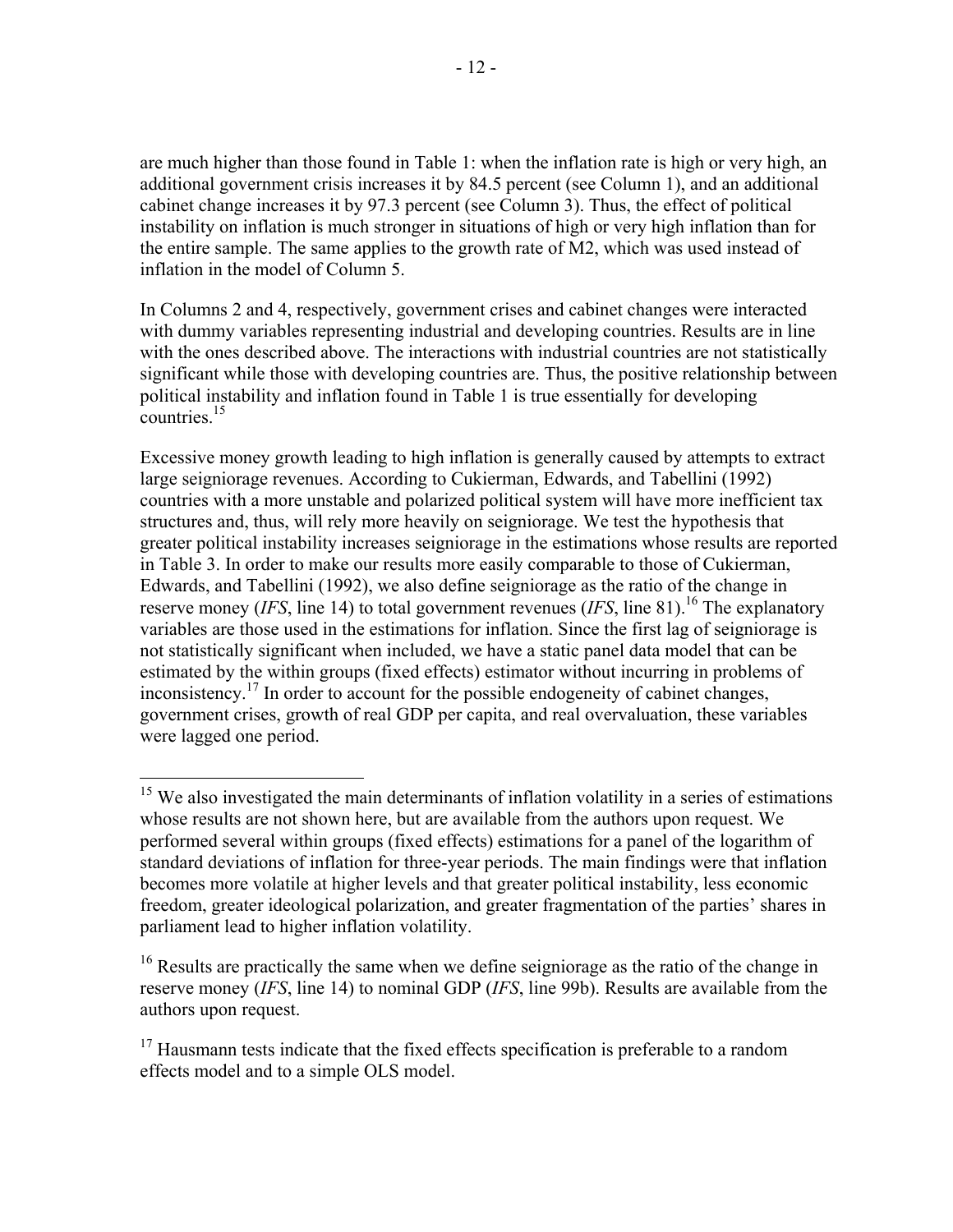| Seigniorage                                            |                               | $\overline{c}$                   | 3                            | $\overline{4}$                   | 5                                 | 6                                |
|--------------------------------------------------------|-------------------------------|----------------------------------|------------------------------|----------------------------------|-----------------------------------|----------------------------------|
| Cabinet changes (-1)                                   | .048                          |                                  |                              |                                  |                                   |                                  |
|                                                        | $(2.48)$ b                    |                                  |                              |                                  |                                   |                                  |
| Government crises (-1)                                 |                               | .048                             |                              |                                  |                                   |                                  |
| [Cabinet changes (inflation $\leq$ 50 percent)] (-1)   |                               | (1.87)c                          | .018                         |                                  |                                   |                                  |
| [Cabinet changes (inflation $\geq 50$ percent)] (-1)   |                               |                                  | (1.56)<br>.375<br>$(2.41)$ b |                                  |                                   |                                  |
| [Cabinet changes (industrial countries)] (-1)          |                               |                                  |                              | $-.003$                          |                                   |                                  |
| [Cabinet changes (developing countries)] (-1)          |                               |                                  |                              | $(-.58)$<br>.068<br>$(2.53)$ b   |                                   |                                  |
| [Government crises (inflation $\leq 50$ percent)] (-1) |                               |                                  |                              |                                  | $-.006$                           |                                  |
| [Government crises (inflation $\geq 50$ percent)] (-1) |                               |                                  |                              |                                  | $(-.89)$<br>.568<br>$(2.47)$ b    |                                  |
| [Government crises (industrial countries)] (-1)        |                               |                                  |                              |                                  |                                   | $-.001$                          |
| [Government crises (developing countries)] (-1)        |                               |                                  |                              |                                  |                                   | $(-.40)$<br>.094                 |
| Polity ccale                                           | .006                          | .006                             | .005                         | .006                             | .005                              | (1.91)c<br>.006                  |
| Agriculture (in percent of GDP)                        | (1.57)<br>.015                | (1.63)<br>.015                   | (1.33)<br>.012               | (1.52)<br>.015                   | (1.47)<br>.013                    | (1.58)<br>.015                   |
| Trade (in percent of GDP)                              | (3.32)a<br>.001               | (3.32)a<br>.001                  | (3.00)a<br>.001              | (3.34)a<br>.001                  | (3.61)a<br>.001                   | (3.35)a<br>.001                  |
| Growth of real GDP per capita (-1)                     | (1.64)<br>$-.004$             | (1.40)<br>$-.004$                | (1.17)<br>$-.002$            | (1.64)<br>$-.003$                | (1.32)<br>$-.002$                 | (1.40)<br>$-.004$                |
| Real overvaluation (-1)                                | $(-1.56)$<br>.0002            | $(-1.60)$<br>.0002               | $(-.84)$<br>.0002            | $(-1.43)$<br>.0002               | $(-.96)$<br>.0002                 | $(-1.42)$<br>.0002               |
| Growth of oil prices                                   | (4.43)a<br>$-.001$            | (4.33)a<br>$-.001$               | (4.05)a<br>$-.001$           | (4.52)a<br>$-.001$               | (5.12)a<br>$-.001$                | (4.55)a<br>$-.001$               |
| Treasury bill rate                                     | $(-1.87)c$<br>.007<br>(1.93)c | $(-1.93)c$<br>.008<br>$(2.18)$ b | $(-1.87)c$<br>.006<br>(1.59) | $(-1.88)c$<br>.007<br>$(1.96)$ b | $(-2.50)$ b<br>.008<br>$(2.35)$ b | $(-1.91)c$<br>.008<br>$(2.31)$ b |
| <b>Number of observations</b>                          | 1,526                         | 1,534                            | 1,520                        | 1,526                            | 1,531                             | 1,534                            |
| <b>Number of countries</b><br>Adjusted $R^2$           | 66                            | 66                               | 65<br>.27                    | 66                               | 66                                | 66<br>.24                        |
|                                                        | .23                           | .23                              |                              | .23                              | .28                               |                                  |

# Table 3. Results for Seigniorage 1/

 Notes: (i) Panel regressions controlling for fixed effects (using TSP 4.5); (ii) seigniorage, the dependent variable, was defined as the ratio of the change in reserve money (*IFS*, line 14) to total government revenues (*IFS*, line 81); and (iii) significance level at which the null hypothesis is rejected: a=1percent, b=5 percent, and c=10 percent.

1/ Models estimated with a constant; t-statistics are in parenthesis.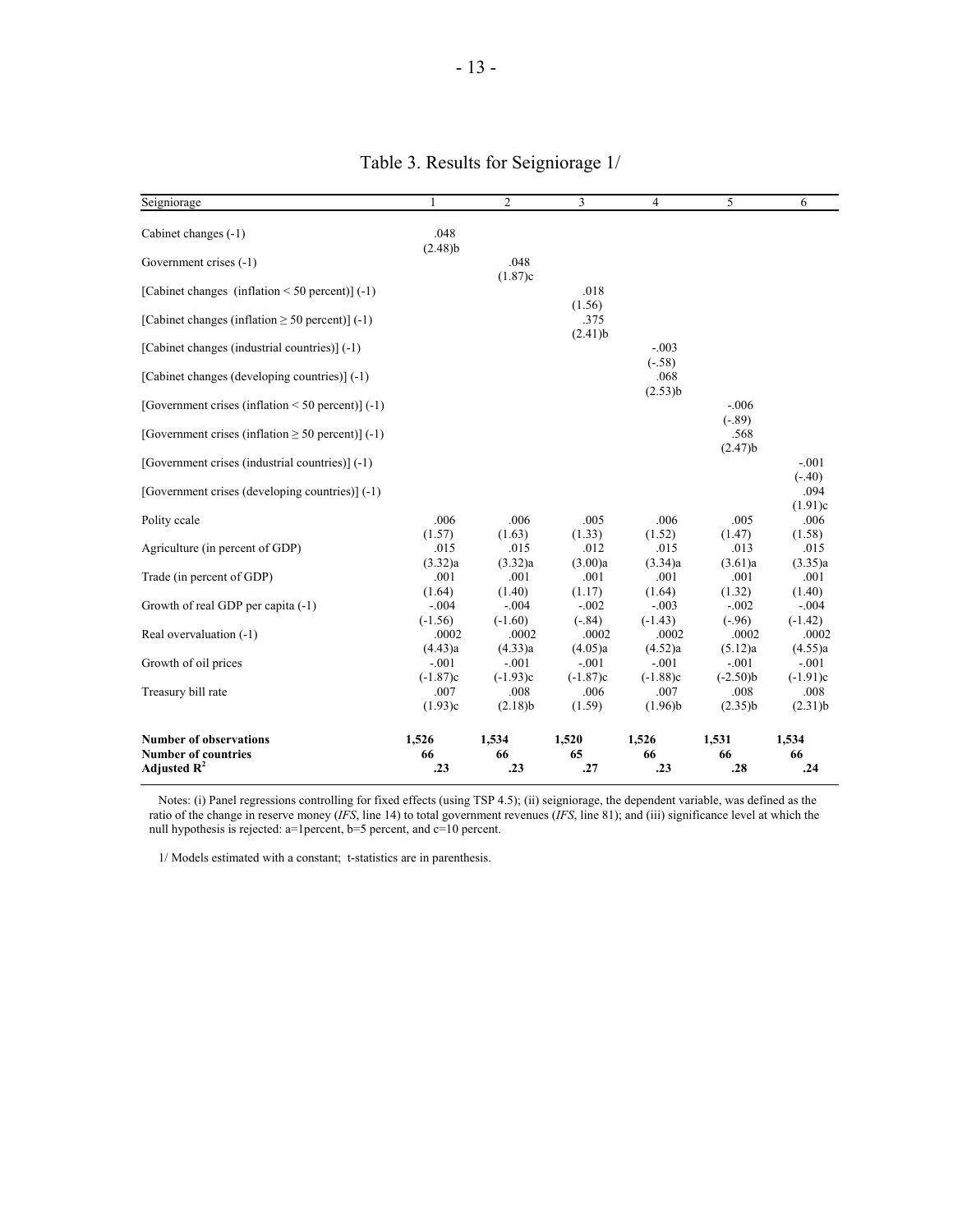Results regarding political instability are very similar to those obtained for inflation: cabinet changes and government crises lead to higher seigniorage (Columns 1 and 2); these effects are statistically significant when inflation is high or very high, but not when it is below 50 percent (Columns 3 and 5); and this link between political instability is present in developing countries but not in industrialized ones (Columns 4 and 6). Democracy does not seem to affect seigniorage, as the polity scale is not statistically significant. Regarding economic variables, a larger agricultural sector, real overvaluation, lower oil prices and higher treasury bill rates are associated with higher seigniorage. Although real overvaluation and growth of oil prices do not have the expected signs, the estimated coefficients are rather small and only marginally significant for the latter. That is, their effects on seigniorage are negligible. $18$ 

#### **V. CONCLUSIONS**

Using the dynamic panel data system-GMM estimator and the within-groups (fixed-effects) estimator on a sample covering around 100 countries analyzed for the period 1960–99, this paper finds that a higher degree of political instability, measured using several political and institutional variables, generates higher inflation rates and seigniorage. Higher numbers of cabinet changes or government crises measure not only political instability but also economic policy variability, since every new cabinet that takes over power might have a new set of preferences regarding inflation and unemployment levels. In addition, since every new government is inserted in a very unstable political and institutional environment, it is also very likely to be removed in a short period. These perverse mechanisms greatly affect the way governments conduct monetary and fiscal policies, generating higher inflation and seigniorage. We have also shown that the mechanisms indicated previously are more pervasive and stronger in developing and, especially, in high-inflation (above 50 percent) countries than in developed and low-inflation countries.

The results above are in line with those obtained by Cukierman, Edwards, and Tabellini (1992) regarding the positive relationship among political instability, inflation, and seigniorage. Given the costs in terms of economic growth and welfare generated by high inflation levels and volatility, we believe that this is an important contribution, not only for positive economics, but also in a normative way. Policy makers in developing countries should be aware that it is essential to reform institutions and create viable mechanisms conducive to long-run price stability. Besides, inflation-stabilization efforts may be only temporarily effective if they do not include serious fiscal and political reforms. Our results imply that reforms aimed at reducing political instability and increasing economic freedom and democracy would surely help reduce inflation.

 $\overline{a}$ 

 $18$  When included, the index of economic freedom is highly statistically significant and has a negative sign, as expected, indicating that greater economic freedom leads to lower seigniorage. Robustness tests such as those performed for inflation were conducted, and results remained essentially the same.